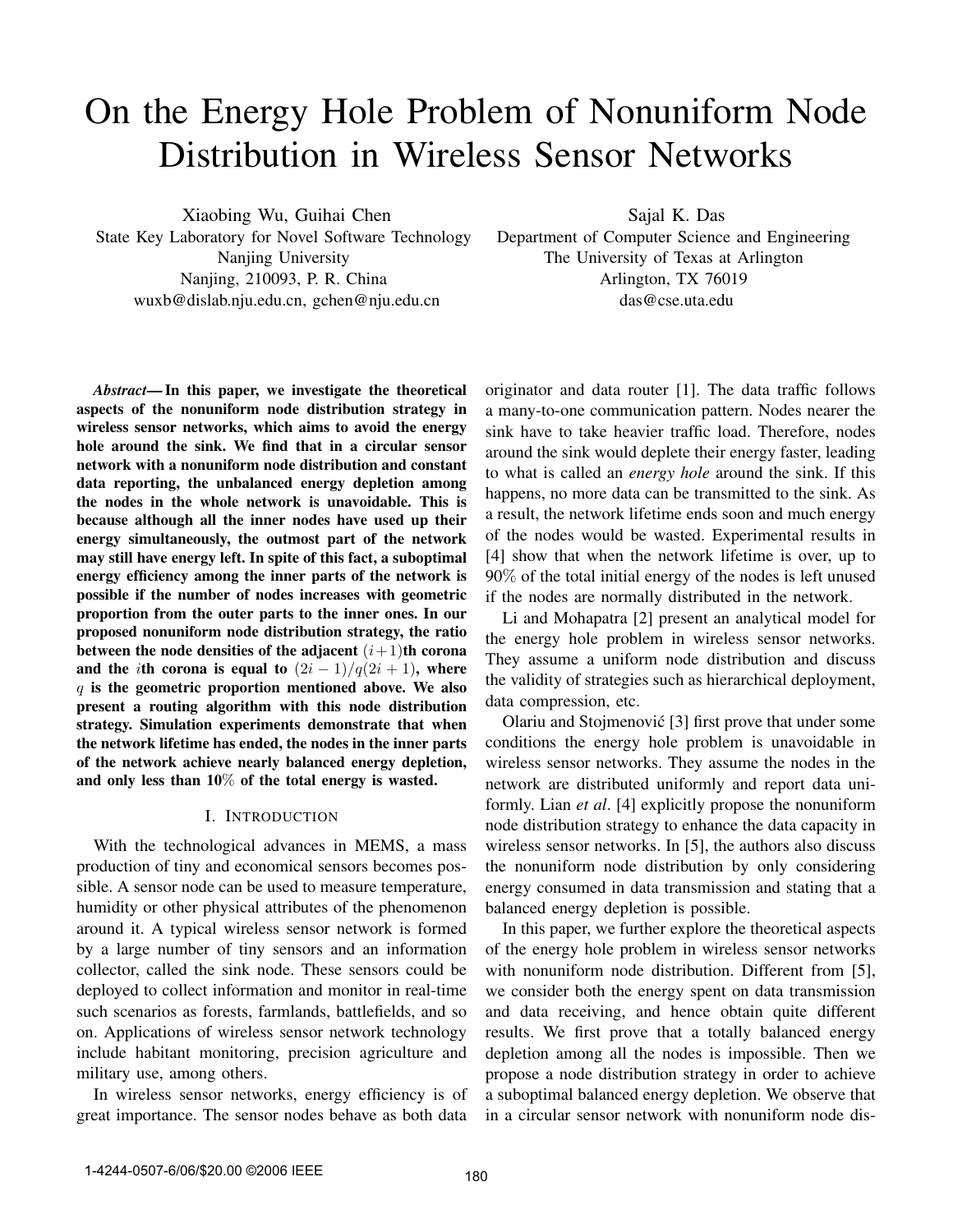tribution, if the number of nodes grows with geometric proportion from the outer (peripheral) parts to the inner ones, then a suboptimal balanced energy depletion is possible. Under this strategy, the ratio between the node densities of the adjacent  $(i + 1)$ th and the *i*th coronas is equal to  $(2i - 1)/q(2i + 1)$ , where q is the geometric proportion mentioned above. A routing algorithm is also proposed with the nonuniform node distribution strategy. This algorithm makes routing decisions only depending on the energy status of nodes.

The rest of the paper is organized as follows: Section II surveys the related work. Section III describes the assumptions and network model. Section IV theoretically analyzes the nonuniform node distribution strategy. A new nonuniform node distribution strategy and a routing algorithm is proposed in Section V. Section VI describes the simulation results of the proposed algorithm. Finally, Section VII concludes the paper.

# II. RELATED WORK

Various schemes have been proposed to address the energy hole problem in wireless sensor networks. Here we briefly summarize the existing work most relevant in our context. Some of them have already been introduced in Section I.

Li and Mohapatra [2] present a mathematical model, to analyze the energy hole problem, assuming the nodes are distributed uniformly in a circular network. Based on a traffic perspective, this analytical model examines the validity of several possible schemes aiming to mitigate or solve the energy hole problem. It is observed that in a uniformly distributed sensor network, hierarchical deployment and data compression have a positive effect. Increasing the data generating rate will deteriorate it while simply adding more nodes in the network makes little difference.

Olariu and Stojmenovic [3] present the first theoretical ´ work to analyze avoidance of the energy hole problem, assuming a wireless sensor network with uniform node distribution and uniform data reporting. They assume an energy model  $E = d^{\alpha} + c$ , where  $\alpha$  is the energy attenuation parameter related to specific field, d is the distance between the data sender and receiver, and c is a technology dependent, positive constant. By further assuming that the transmission range of a sensor node is adjustable, they demonstrate that when all the coronas have the same width, the energy spent on routing is minimized. However, this would lead to an unbalanced energy depletion in the network. It has been proven in [3] that for  $\alpha > 2$ , the unbalanced energy depletion is preventable, but for  $\alpha = 2$ , the unbalanced energy depletion phenomenon is inevitable. In [5], the same authors discuss the nonuniform node distribution strategy in wireless sensor networks. Assuming an energy consumption model that considers only the energy spent on data transmission, they stated that a balanced energy depletion can be achieved when the node density  $\rho_i$  of the *i*th corona is proportional to  $k + 1 - i$ , where k is the optimal number of coronas. In their scheme, nodes near the sink have to send data with a lower rate.

To assign more nodes as energy reservoirs to the areas near the sink is an intuitive way to tackle the energy hole problem. Lian *et al*. [4] explicitly propose the nonuniform node distribution strategy in wireless sensor networks. Because of the unbalanced energy depletion among nodes in the network, more nodes are added to those areas with heavier energy load. And a routing algorithm is proposed in which some nodes sleep once in a while to save energy. In [6] a nonuniform energy distribution strategy and a new routing protocol with a mobile sink are presented. Nodes near the sink have more energy budgets in order to shoulder heavier energy burden.

In LEACH [7], UCS [8], EECS [9] [10], and EEUC [11], hierarchical structures of the sensor network are constructed and clustering schemes are proposed aiming to distribute the energy depletion among all the nodes. LEACH employs cluster head rotation to balance the energy depletion. Noticing that some cluster heads near or far from the sink take a heavier energy burden, the schemes UCS, EECS and EEUC, propose to form clusters with different sizes. These methods produce smaller cluster of which the cluster head consumes more energy for forwarding data to the sink.

Perillo *et al*. [12] summarize two cases in which energy holes could appear. In one case, the sensor nodes send data to the sink via a single hop, thus nodes farther away would deplete their energy faster. In the other case, data are forwarded to the sink via multiple hops. Therefore nodes near the sink have more traffic load and would die first. When the nodes use up their energy, energy holes form around them. The authors assume that each node can vary their transmission range and model the maximization of network lifetime as a linear optimization problem.

Other endeavors introduce mobility into the wireless sensor network to tackle the unbalanced energy depletion problem. Wang *et al*. [13] introduce a mobile relay to prolong the network lifetime. They state that to enhance the network lifetime by a factor of nearly four, the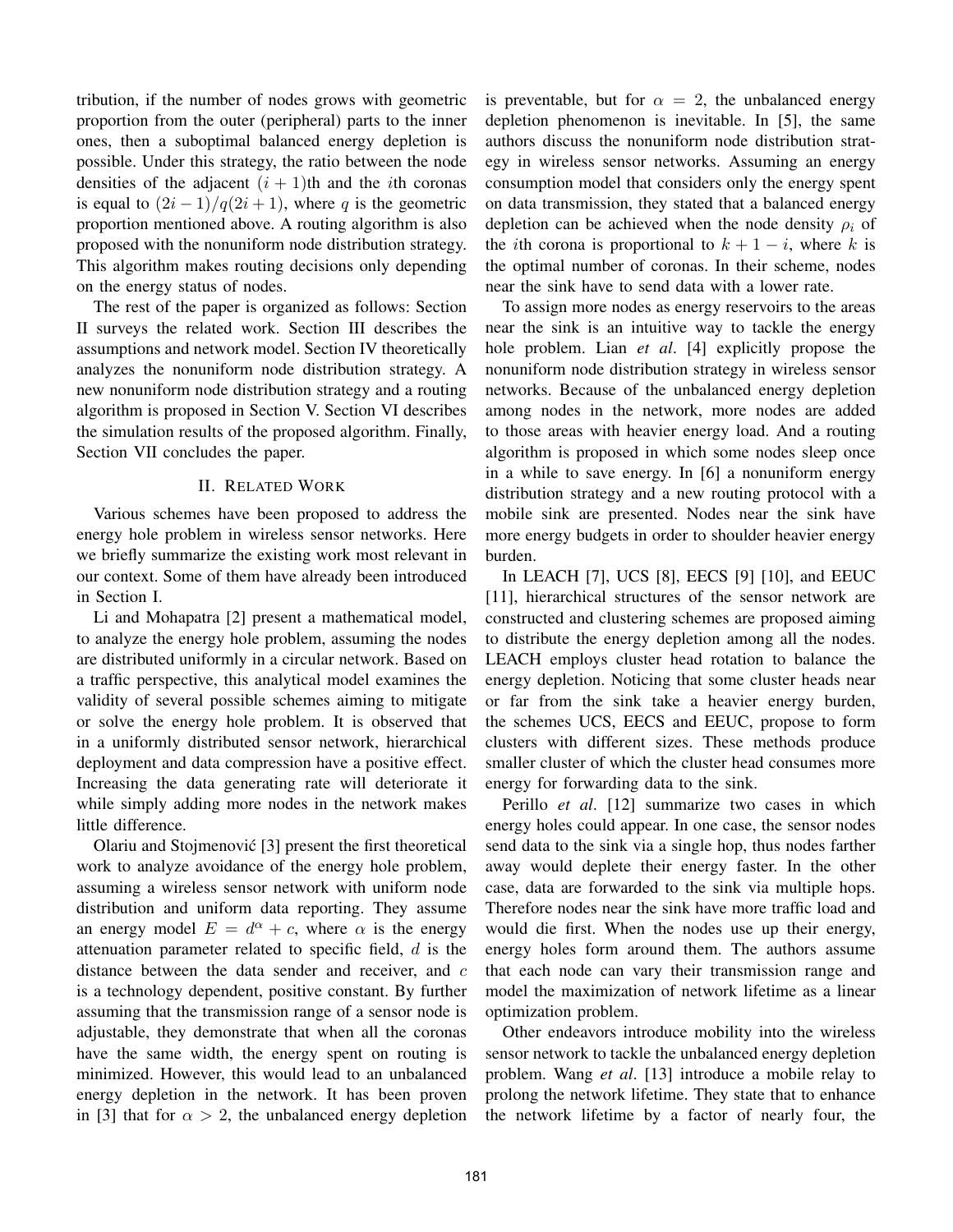mobile relay only needs to stay within two hops away from the sink. They also propose two joint mobility and routing algorithms which are capable of realizing the stated results. Luo and Hubaux [14] use a mobile sink to improve the network lifetime. With a mobile sink, the nodes near the sink would change over time, thus avoiding energy holes around the sink. They prove that in order to achieve a high energy efficiency, the best position for the sink in a circular sensor network is the center of the network. The authors also demonstrate that using a mobile sink is beneficial and in this case, the mobility trajectory should follow the periphery of the network.

## III. ASSUMPTIONS AND NETWORK MODEL

In this section we describe our network model and basic assumptions. Similar to [13], we assume all the nodes are deployed in a circular area with a radius of R. But we do not introduce a mobile relay. The only sink is located at the center of the area (see Figure 1). All the sensors are homogeneous and have an ID number. The transmission range of all the nodes is fixed to 1 unit. We divide the area into  $R$  adjacent coronas with the same width of 1 unit. We denote the  $i$ -th corona as  $C_i$ . Obviously, the corona  $C_i$  is composed of nodes whose distances to the sink are between  $(i - 1)$  and i.

We assume a data logging application, where the sensors are required to send their sensed data at certain rate. For sake of simplicity, we assume that the sensor nodes generate and send L bits of data per unit time. Nodes belonging to coronas  $\{C_i|i \neq R\}$  will forward both the data generated by themselves and the data generated by nodes from coronas  $\{C_i | (i+1) \leq j \leq R\}.$ The nodes in the outermost corona,  $C_R$ , need not forward any data. We assume there is no data aggregation at any forwarding nodes. We also use a simplified energy model. The initial energy of each sensor is  $\varepsilon > 0$ . But the sink has no energy limitation. In our model, we consider the energy related to data transmission and receiving. We further assume that a node consumes  $e_1$  units of energy when sending one bit while it depletes  $e_2$  units of energy when receiving one bit such that  $e_1 > e_2 > 0$ . Note that the constraint  $e_1 > e_2$  can be relaxed as shown in the following sections.

# IV. THEORETICAL ANALYSIS OF NONUNIFORM NODE DISTRIBUTION STRATEGY

In this section, we theoretically analyze the nonuniform node distribution strategy from energy perspective. We first present the energy depletion model of the



Fig. 1. A circular area consisting of coronas.

coronas. Then we prove that it is impossible to achieve a balanced energy depletion among the nodes in the whole network with a maximum energy efficiency. Nonetheless, we find that a balanced energy depletion among the coronas except the outermost one is possible. We then analyze the characteristics of node distribution under this condition.

#### *A. Energy Depletion Analysis*

Let  $N_i$  stand for the number of nodes in the corona  $C_i$ . And we use  $E_i$  to denote the energy consumed per unit time by the nodes in corona  $C_i$ . We assume that data can be transmitted to the next inner corona with one hop and to the sink with the minimum number of hops to achieve a high energy efficiency. Then we calculate the total energy consumed in each corona.

According to the above assumptions and network model, the outermost corona  $C_R$  only needs to forward data generated by themselves. The energy consumed per unit time by this corona is

$$
E_R = N_R L e_1.
$$

All the nodes in other coronas have to transmit data generated by themselves as well as data originated from outer coronas. Therefore,

$$
E_i = L[\sum_{k=i+1}^{R} N_k(e_1 + e_2) + N_i e_1], 1 \le i \le R - 1.
$$

Thus, we can formulate  $E_i$  as follows:

$$
E_i = \begin{cases} N_R L e_1, & i = R \\ L \left[ \sum_{k=i+1}^R N_k (e_1 + e_2) + N_i e_1 \right], & 1 \le i \le R - 1. \end{cases}
$$
(1)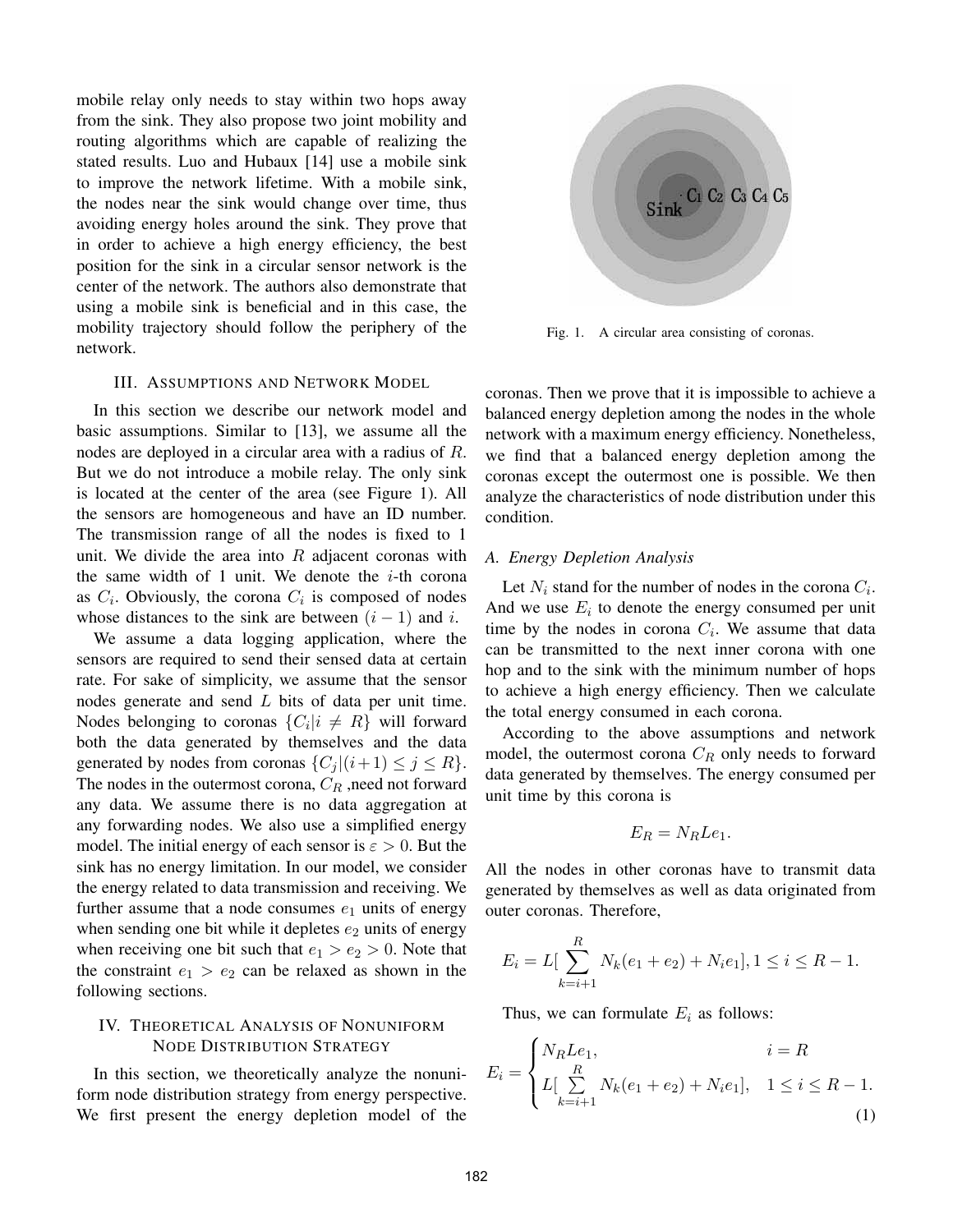## *B. Impossibility of Balanced Energy Depletion*

Ideally, when all the nodes of the network use up their energy at the same time, the network lifetime and the energy efficiency are maximized. In particular, there is no energy wasted when the network lifetime is

$$
\frac{N_1\varepsilon}{E_1} = \frac{N_2\varepsilon}{E_2} = \dots = \frac{N_{R-1}\varepsilon}{E_{R-1}} = \frac{N_R\varepsilon}{E_R}.
$$
 (2)

*Theorem 4.1: A perfect and maximum energy efficiency is not achievable, in the sense that formula (2) can not hold in the proposed model.*

*Proof:* Similar to [3], we use proof by contradiction. It is enough to prove Theorem 4.1 if we demonstrate that a balanced energy depletion is not attainable between the coronas  $C_{R-1}$  and  $C_R$ . Suppose

$$
\frac{N_{R-1}\varepsilon}{E_{R-1}} = \frac{N_R\varepsilon}{E_R} \tag{3}
$$

holds. By Eq. (1), we can write Eq. (3) as follows:

$$
N_{R-1}\varepsilon E_R = N_R \varepsilon E_{R-1},
$$
  
\n
$$
N_{R-1}\varepsilon N_R L e_1 = N_R \varepsilon L[N_R(e_1 + e_2) + N_{R-1}e_1].
$$
 (4)

After simplifying Eq. (4), we have

$$
N_R(e_1 + e_2) = 0.
$$
 (5)

Obviously, Eq. (5) is impossible, implying Eq. (3) can not hold. Hence the proof.

It is easy to understand that this impossibility lies in the traffic pattern that nodes in the corona  $C_R$  only need to transmit their own data, but nodes in the corona  $C_{R-1}$ or other coronas need to forward their own data as well as those from outer coronas. In the next section we will prove a balanced energy depletion is possible among all the coronas except  $C_R$ .

## *C. Suboptimal Balanced Energy Depletion*

Although Theorem 4.1 states that it is impossible to attain a perfect balanced energy depletion among the nodes in the whole network, a suboptimal balanced energy depletion is still very attractive. Here we define a suboptimal balanced energy depletion as a balanced energy consumption among all the coronas except the outermost one. We also call it a suboptimal energy efficiency. Let us prove the following result.

*Theorem 4.2: A suboptimal energy efficiency of the whole network is theoretically possible. The system can achieve a maximum energy efficiency among all the coronas except* CR*.*

*Proof:* Let us first prove that the following equation can hold.

$$
\frac{N_i \varepsilon}{E_i} = \frac{N_{i+1} \varepsilon}{E_{i+1}}, \qquad 1 \le i \le R - 2. \tag{6}
$$

The proof uses a deductive method. Suppose Eq. (6) is true. Therefore,

$$
N_i E_{i+1} = N_{i+1} E_i.
$$
 (7)

Applying Eq. (1), we rewrite Eq. (7) as

$$
N_i L[\sum_{k=i+2}^{R} N_k(e_1 + e_2) + N_{i+1}e_1]
$$
  
=  $N_{i+1}L[\sum_{k=i+1}^{R} N_k(e_1 + e_2) + N_i e_1].$  (8)

After simplification and basic transformations, we obtain

$$
\frac{N_i}{N_{i+1}} = \frac{\sum_{k=i+1}^{R} N_k}{\sum_{k=i+2}^{R} N_k}.
$$
\n(9)

Let  $N = \sum$ R  $\sum_{i=1}$  $N_i$  denote the total number of nodes in the network. By *Equal Ratios Theorem* we transform Eq. (9) into

$$
\frac{N_i}{N_{i+1}} = \frac{N - \sum_{k=1}^{i} N_k}{N - \sum_{k=1}^{i+1} N_k}
$$

$$
= \frac{N - \sum_{k=1}^{i-1} N_k}{N - \sum_{k=1}^{i} N_k}
$$

$$
= \frac{N_{i-1}}{N_i}, \qquad 2 \le i \le R - 2. \tag{10}
$$

Therefore, if we make Eq. (10) satisfied, Eq. (6) can hold. This concludes the proof of Theorem 4.2.

*Lemma 4.3: If the number of nodes in coronas varies with a geometric proportion from the outer coronas to the inner ones in the whole network, the system achieves a maximum energy efficiency among all the coronas except* CR*.*

*Proof:* This condition makes Eq. (10) satisfied, thus proving the lemma. ۰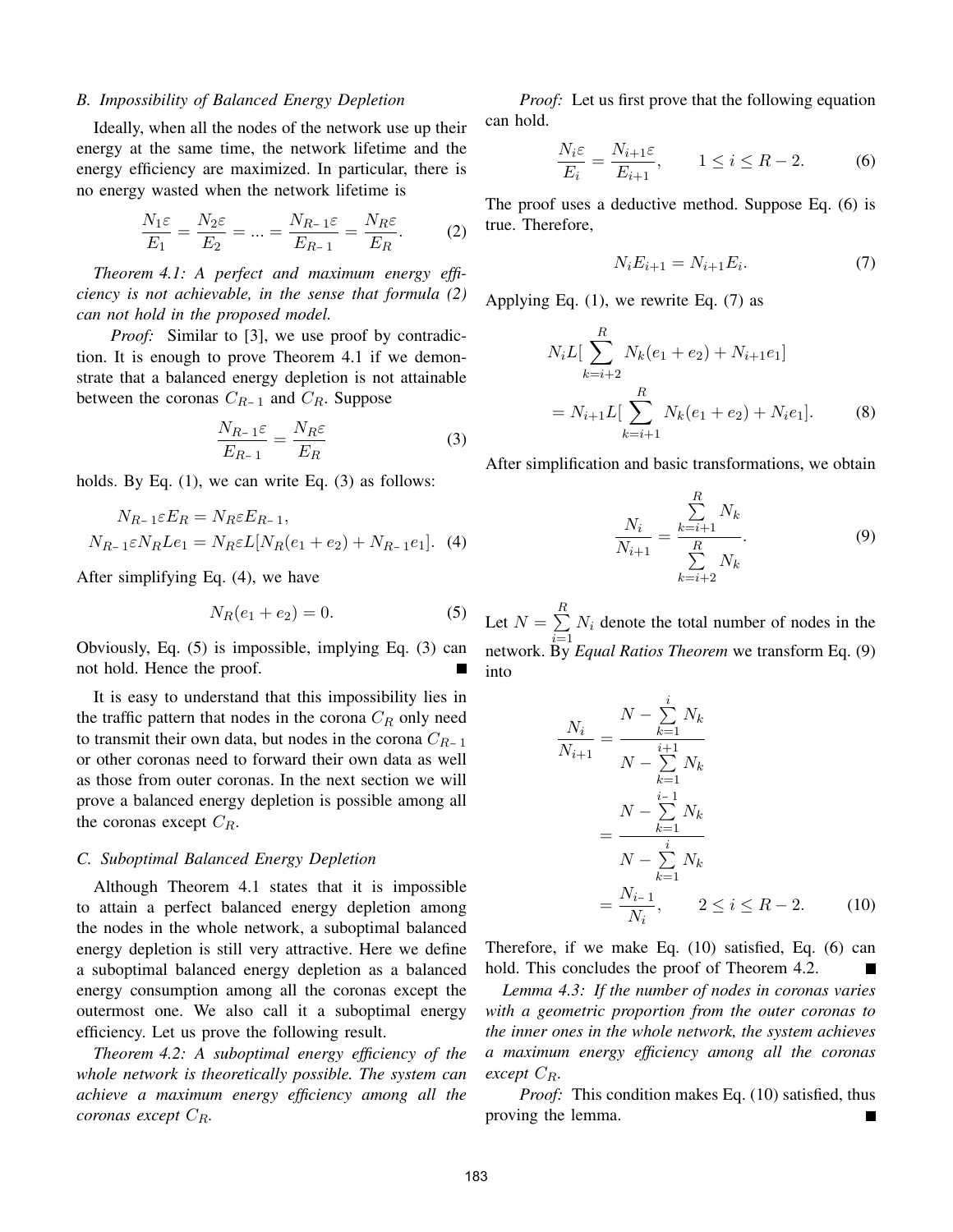# V. ROUTING WITH A NONUNIFORM NODE DISTRIBUTION STRATEGY

Our proposed strategy is similar to the one proposed in [4]. However, based on the above theoretical results, our strategy regulates the number of coronas in the network and aims to achieve a high energy efficiency. The main idea is that the nearer the corona is to the sink, the higher is its node density. Because in our network model, nodes belonging to inner coronas not only forward the data generated by outer coronas, but also transmit the data sensed by themselves. Thus, these kinds of nodes would deplete their energy much faster than their counterparts far away from the sink. Hence we assign more nodes to the inner coronas of the network. Different number of nodes may be needed in different coronas, depending on their distance to the sink. We assume that nodes in the corona  $C_i$  are distributed with a density of  $\rho_i$ . From the outermost corona  $C_R$  to the innermost corona  $C_1$ , the node density is decreasing. From the viewpoint of the whole network, the nodes are distributed nonuniformly. Therefore, we have

$$
\rho_1 > \rho_2 > \rho_3 > \dots > \rho_R. \tag{11}
$$

In Figure 1, darker corona means that it has a higher node density. Note that all the nodes are assumed to generate data although node density is higher in the inner coronas. An applicable scenario is that in a battlefield more detailed information is needed around the headquarter where the sink is located at.

More importantly, based on the results derived in the previous section, we assume nodes are assigned a priori from the outermost corona to the innermost corona such that the number of nodes in the coronas increases with geometric proportion. We define the ratio between the numbers of two adjacent coronas as

$$
\frac{N_i}{N_{i+1}} = q \qquad q > 1, 1 \le i \le R - 1. \tag{12}
$$

We assume that we have assigned nodes in such a way that each node in  $C_{i+1}$  can communicate directly with  $q$  different nodes in  $C_i$ . The distance between a given node in  $C_{i+1}$  and the corresponding q nodes in  $C_i$  is set to 1 unit, which makes it possible that a route can be constructed with the smallest number of hops from the outermost nodes to the inner ones and eventually to the sink.

Let  $S_i$  stand for the area of corona  $C_i$ . Then the node

density is given by

$$
\rho_i = \frac{N_i}{S_i}
$$
  
= 
$$
\frac{N_i}{\pi(2i-1)}.
$$
 (13)

By Eq. (12), the ratio between the node densities of two adjacent coronas  $C_{i+1}$  and  $C_i$  is obtained as:

$$
\frac{\rho_{i+1}}{\rho_i} = \frac{2i - 1}{q(2i + 1)} \qquad q > 1, 1 \le i \le R - 1. \tag{14}
$$

This implies that the ratio is only related to the geometric proportion of the network and which corona the nodes belong to.

Let us now sketch the routing algorithm. With the nonuniform node distribution strategy, any node in the network has q candidate relay nodes directing to the sink in the next inner corona. We assume that there is a network initialization process in which nodes find their upstream node and their  $q$  relay candidates and record the assigned node ID numbers. In order to gain a balanced energy depletion among the  $q$  relay nodes, the source node selects one relay node with maximum energy resource. When selecting the relay node with maximum remaining energy, the source node has to exchange energy information with all the  $q$  candidate relay nodes. If there are more than one candidates with the same maximum remaining energy, choose one of them randomly. After the source node selects the relay node, it forwards data of its own as well as those from the upstream node. For nodes which are data source, they just send their own data to the downstream selected relay node. And the selected relay node will repeat this process until the data arrive at a node in corona  $C_1$ , then the data will be sent to the sink. The pseudo-code of the routing algorithm is presented in Figure 2.

## VI. SIMULATION RESULTS

In this section, we evaluate the performance of the proposed routing algorithm with the nonuniform node distribution strategy. We use a simplified energy model stated in Section III and do not consider the MAC layer and physical layer issues. The basic simulation parameters are listed in Table I.

## *A. Remaining Energy of Each Node*

Figure 3 shows the remaining energy of each node when the network lifetime ends. Nodes with smaller ID numbers belong to the outer coronas while those with larger ID number indicates nearer to the sink. The six fragments of lines stand for the remaining energy of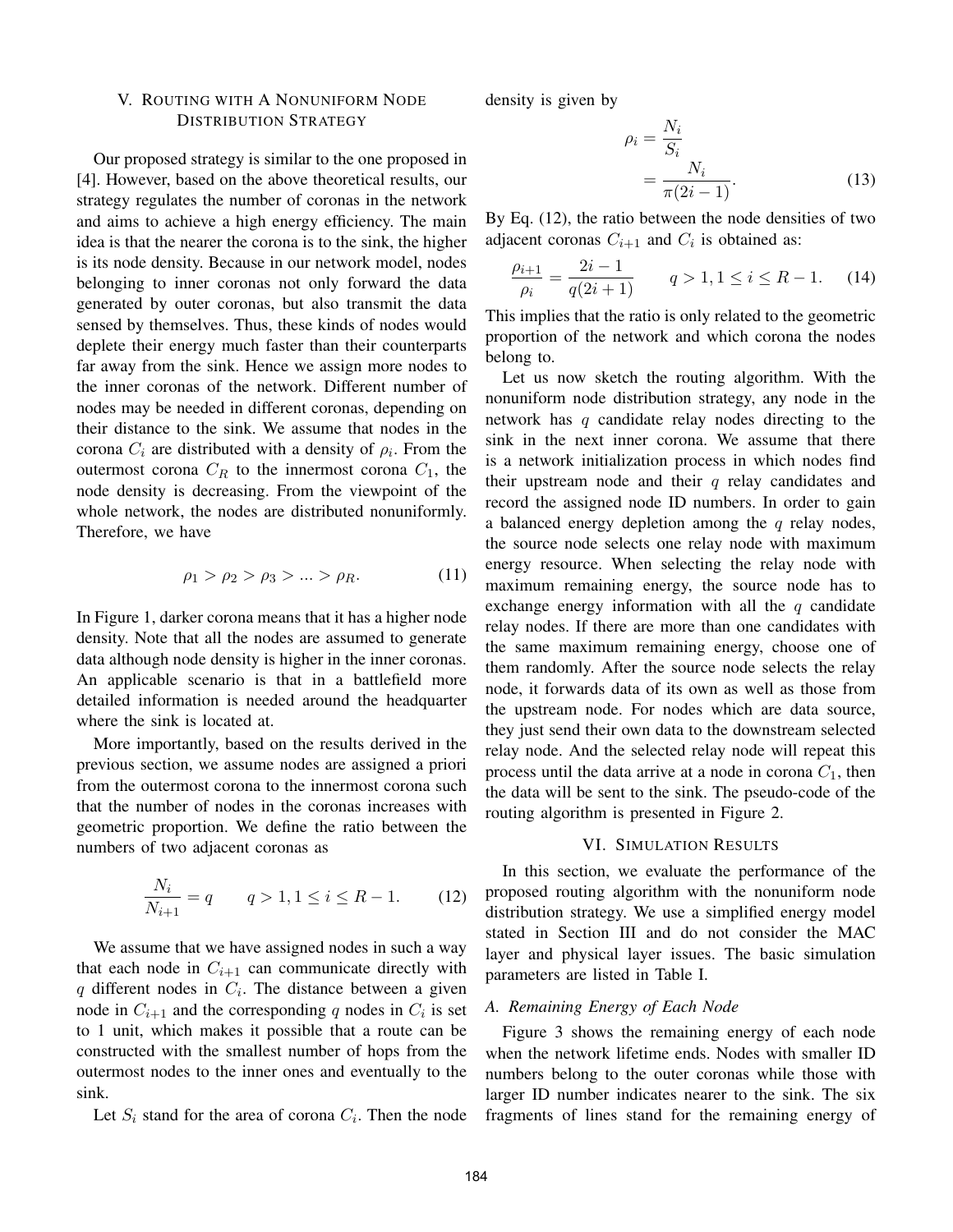**Algorithm**: Routing with nonuniform node distribution 1: On receiving an ENERGY QUERY MSG from node i 2: **if**  $IsParent(i) = TRUE$  **then** 3:  $AcknowledtoningInfo(ID)$ 4: **else** 5: DiscardMsg 6: **end if** 7: 8: On receiving a DATA FORWARD MSG from node *i* 9:  $k = SelectNextRelay(q)$ 10: **if**  $IsParent(i) = TRUE$  **then** 11:  $ForwardData(k)$ 12: **else** 13: DiscardMsg 14: **end if** 15:  $ForwardOwnData(k)$ 16:  $Acknowledton$ 17: 18: On receiving no message 19:  $k = SelectNextRelay(q)$ 20:  $ForwardOwnData(k)$ 21:  $Acknowledtoning of ID)$ 

Fig. 2. Pseudo-code of the routing algorithm

| <b>TABLE I</b>               |
|------------------------------|
| <b>SIMULATION PARAMETERS</b> |

| <b>Parameter</b>                    | Value              |
|-------------------------------------|--------------------|
| Initial energy $(\varepsilon)$      | $100$ units        |
| Sending energy cost $(e_1)$         | $0.75/10^4$ unit   |
| Receiving energy cost $(e_2)$       | $0.5/10^4$ unit    |
| Length of unit data $(L)$           | $100 \text{ bits}$ |
| Number of outmost nodes $(N_R)$     |                    |
| Ratio between number of             |                    |
| nodes in two adjacent coronas $(q)$ | $2\sim3$           |
| Radius of the network $(R)$         |                    |

the nodes belonging to the six coronas  $C_6 \sim C_1$ , from left to right, respectively. We clarify here that these six fragments are actually not straight lines, but there are very small variances in them (see Figure 4). This also shows that nodes belonging to the same corona have a nearly balanced energy depletion. We call a node in the network dies when it is unable to forward any data or send its own data. The network lifetime is defined as the duration from the very beginning of the network operation to until the first node dies. We see that when



Fig. 3. Most nodes have little energy wasted.



Fig. 4. Small variances in the fragments of Figure 3.

the network lifetime ends, the peripheral nodes have the most energy left, especially the nodes in the outmost corona. This is adherent to our theoretical analysis. Nodes except the ones from the outmost corona still have energy left because we stop the network operation once the first node dies. Besides, coronas farther away always have less energy load. In particular, most of the nodes belonging to  $C_3 \sim C_1$  have less then 10 units of energy left. This demonstrates the routing algorithm with the nonuniform node distribution strategy achieves a high energy efficiency.

# *B. Residual Energy Ratio*

Based on the previous analyses, we calculate the residual energy ratio in the following way.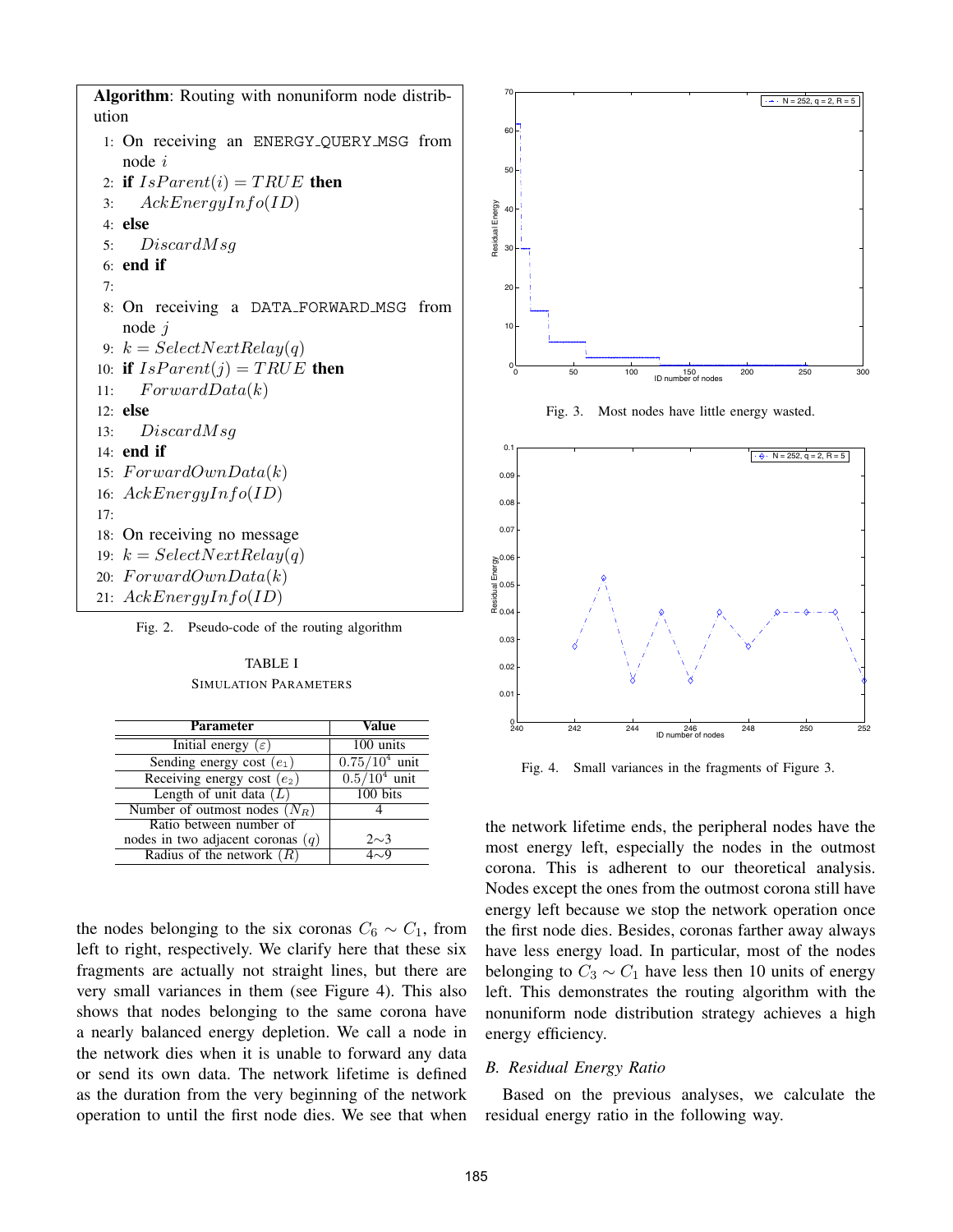

Fig. 5. Residual energy ratios as a function of network radius and q.

When the network lifetime ends, the remaining energy is given by

$$
E_{residual} = (\frac{N_{R}\varepsilon}{E_{R}} - \frac{N_{R-1}\varepsilon}{E_{R-1}})E_{R}.
$$

From Eqs. (1) and (12), we obtain

$$
E_{residual} = \frac{N_R \varepsilon (e_1 + e_2)}{(1 + q)e_1 + e_2}.
$$
 (15)

And the total number of nodes can be computed as,

$$
N = \frac{N_R(q^R - 1)}{q - 1}, q > 1.
$$
 (16)

By Eqs. (15) and (16), the residual energy ratio is

$$
\frac{E_{residual}}{N\varepsilon} = \frac{(e_1 + e_2)(q - 1)}{[(1 + q)e_1 + e_2](q^R - 1)}.
$$
 (17)

Clearly, from an energy perspective, the theoretical ratio of residual energy is only related to the values of  $e_1, e_2$ , q and the network radius R.

We illustrate the analytical and simulated values of the residual energy ratio in Figure 5 with different network radii. As expected, the ratios in the simulations are greater than the analytical values. But with the growth of the network radius, the tendency of residual energy ratios match well between the theoretical values and simulated ones. We explain the differences as follows. On one hand, we compute the theoretical values mainly from an energy perspective, without considering routing issues much. Hence the residual energy ratio decreases rapidly with the growth of network radius. On the other hand, the network stops operation when the first node can not



Fig. 6. Residual energy ratios of different values of  $e_1$ , where  $e_2 = 0.5/10^4$ unit.



Fig. 7. Residual energy ratios of different values of  $e_2$ , where  $e_1 = 0.75/10^4$ unit.

receive or send any data. This is why the residual energy ratios in the simulations are greater. We also observe that the routing algorithm performs better when  $q = 3$ than it does when  $q = 2$  in our simulations. This is in accordance with the theoretical results. Furthermore, the remaining energy ratios of different network radii in our simulations are all below 10%. In Figures 6 and 7, we show the values of the residual energy ratio with different  $e_1$  and  $e_2$ , respectively. The simulated values of residual energy ratio match well with the analytical ones; the slight gaps can also be explained as above. We observe that the residual energy ratio increases with the